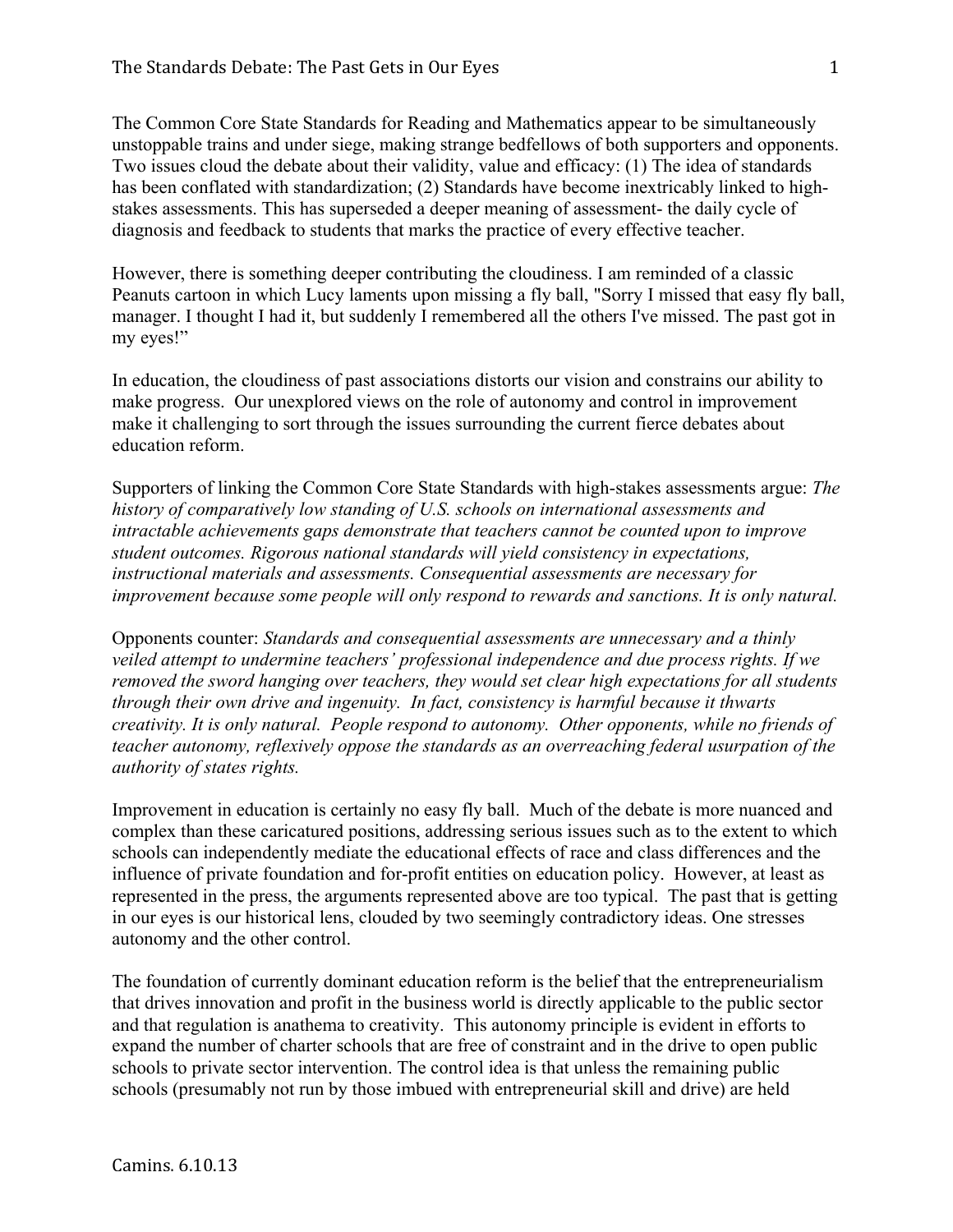accountable for strict guidelines about learning goals (standards) and governmentally imposed operational regulation, they will not change or improve. This is evident in the insistence on inclusion of student assessments results in personnel decisions in the guidelines for Race-to-the-Top and School Improvement Grant funds. Support for programs such as Teach for America as well as the emphasis on hiring and firing, euphemistically called "human capital management," reflect a faith in inherent smartness and drive and a related devaluing of learned instructional skills. One interpretation of this apparent autonomy and control contradiction is that the supporters of these reforms believe that really smart motivated people like them will do the right thing and should be left alone, while everyone else needs strong guidance and either penalties or financial incentives. In my view, these ideas are hardly new or bold. Rather, they are rooted in long standing beliefs, practices and policies for which many politically conservative business leaders have long advocated across a range of policy areas. What is new is a far more vigorous and coordinated effort to apply these ideas in public education with bipartisan embrace.

Ironically, the critique of standards as unwarranted, creativity-stifling impositions is grounded in many of the same autonomy assumptions about the power of unencumbered individuals to drive innovation and improvement. For example, many supporters and critics appear to share the idea that regulation stifles creativity. What separates the two perspectives is a different notion of size and characteristics of the group that can be trusted with autonomy. For supporters of standards, high-stakes assessments, charter schools, and privatization, the group to be counted upon is small: the really smart entrepreneurs. For some opponents, the number is large: virtually everyone.

With pressure from Tea Party members, the Republican National Committee has adopted a resolution opposing the Common Core as "an inappropriate overreach to standardize and control the education of our children so they will conform to a preconceived 'normal'". Similarly, I have heard critics of market-based reforms criticize the Common Core State Standards as antidemocratic impositions on local autonomy of schools. I sympathize with much of the criticism of the unproven use of standards-driven assessments as compliance bludgeons. There is no evidence that standards linked with high-stakes assessment can be a primary driver of reform. However, I am uncomfortable cloaking my disagreement under a banner of local control, which was used historically to oppose civil rights. Folks with starkly different values and politics all seem comfortable crying, "They can't tell me what to do," as a general principle. Understandably, many educators hear "standards" and think "high-stakes assessments." In fact, standards are often written as assessment performance specifications, risking clarity about learning goals with their measurement. However, conflating the misuse of frequently flawed student assessments with the very idea of standards clouds more that it illuminates.

As with many political struggles, the conflict over the purpose and content of standards and assessments is being resolved by the ideas of those who have money and access to power. Unfortunately, a more productive resolution is constrained by a polarized autonomy v. control framework, which is mediated by differing values and beliefs about who can be trusted. An alternate and more useful framing would be to recognize the social, political and psychological value of autonomy, but within a value system that prioritizes equity and mutual responsibility.

The following differentiating questions might provide some clarity.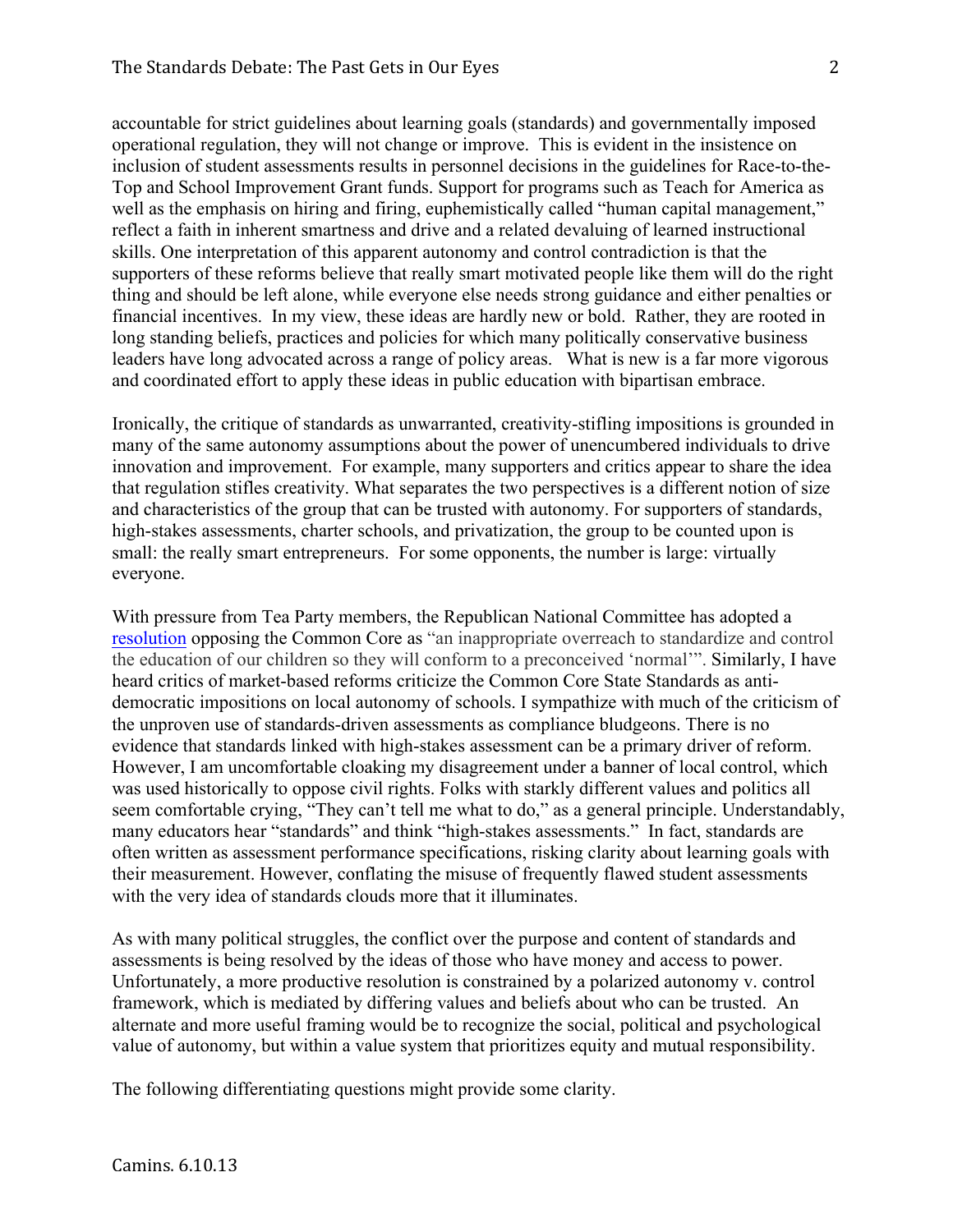## *1) Is it reasonable and worthwhile in our democracy to arrive at some common agreements about what we value in education?*

This is a difficult question to answer in a diverse nation without consensus on the purposes of education. The autonomy/control framework leaves us with three equally inadequate solutions: letting the marketplace make profit-driven educational content decisions, letting everyone decide on their own to avoid conflict, or impose arbitrary control. However, an alternative frameworkmutual responsibility- suggests that debate about these questions is worth the effort. For example, the writers of the Framework for K-12 Science Education, which has been turned into the Next Generation Science Standards (NGSS) takes a stand on teaching politically controversial issues such as evolution and climate change. This stand represents a strong scientific consensus. If as a nation we value evidence based decision-making, then both the ideas and practices through which scientific consensus developed are reasonable and supportable learning expectations. There is plenty of room for honest disagreement about what should and should not be included, but this is a separate question from whether standards are a good idea at all. In fact, this debate could be healthy, provided that it is inclusive and transparent.

2) *If as a society we can reach consensus about what we value most for education, at what level of detail should key ideas about what students should understand and be able to do be represented? Are we leaving needed space for experimentation, for iterative improvement, and the grade sequence of the standards? Or conversely, in our frenzied rush to measure, are we prematurely pouring the standards concrete?*

Once again, the autonomy and control dichotomy provides an insufficient basis for decisionmaking. Alternatively, scientific practice, a socially mediated enterprise, may offer a solution. In science, there is a significant difference between hypothesis and theory. The former is decidedly tentative and subject to investigation, verification of claims based on supportable interpretation of evidence, public argumentation and subsequent revision. A theory, on the other hand, is a far more certain broad explanation of how the natural world works, which has (so far) not been disproven based on all available evidence. We need to make a similar distinction in standards. How and what students should learn is at times more complex, subject to value judgments and even more uncertainly than investigations about how the natural world works. Therefore, we should be careful about the boundaries around what is required and what is subject to experimentation. Returning to the evolution example, there is no credible evidence to challenge the theory of evolution. Therefore, requiring an understanding of evolution as a part of science learning makes sense. On the other hand, there is plenty of space for disagreement about the most effective order of some topics in science, or the relative percentages of literature and informational readings in instructional materials. Therefore, explicit mandates in such areas of uncertainty are a mistake.

## 3) *Who should have a seat at the standard-setting table?*

This is another challenging question to answer, since any consensus agreement about standards might privilege some perspectives, values and interests over others. In my view, expertise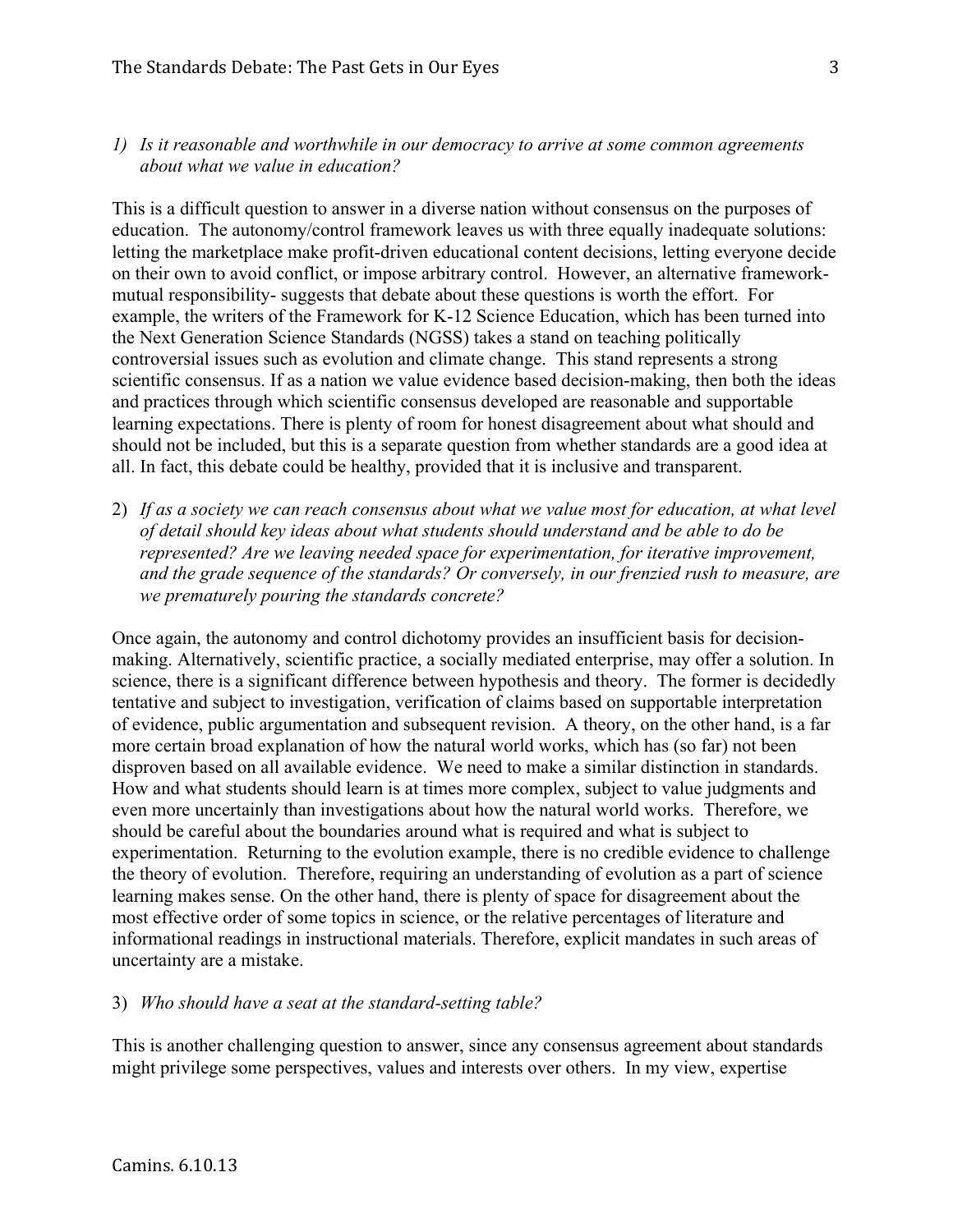matters. Therefore, practitioners, disciplinary experts and educational researchers all have a strong case for a seat at the table.

But, who else should set the standards table?

The boundaries get blurry, but if publishers of instructional materials and assessments with a clear profit motive for one outcome over another have an influential role, then at the very least the results are subject to a perception of bias. So, they should only get to sit at the table once it has been set and the choices on the menu have been determined.

We do not have consensus in the United States regarding balance across the personal, citizen and vocational purposes for education. Because they are all important and each purpose has implications for what is included and excluded from standards each perspective should be well represented. However, since we have scant evidence to defend any particular parsing, there should be plenty of room for local decision-making.

From an autonomy and mutual responsibility perspective, the bar for standardization should be high. Nonetheless, without discipline-specific agreements about learning goals and learning progressions it is impossible to develop a body of professional knowledge for teaching. Equity and mutual responsibility demand such knowledge. Interestingly, supporters and critics of current reforms both claim to value teaching as a critical element of student success. Supporters of programs such Teach for America appear to believe that quick training of people who attend highly competitive colleges and/or who have content knowledge is sufficient to build an effective teaching force. Many opponents make the case that this devalues teaching. Yet, they often resist the standards specification that could support building a repertoire of professional knowledge of practice.

## *4) If developed in transparent and inclusive fashion with important caveats about boundaries, what is the optimal role for standards?*

There is no evidence from anywhere in the world that standards used to frame high-stakes assessments can be the central force for improvement. Alternatively, if conceived as broad values agreements about goals, standards might be a productive starting point for collaborative inquiry, innovation and evidence gathering… and ultimately play a key role in advancing student learning. In some fashion, the primacy of evidence in decision-making is an element of both of the Common Core State Standards and in the Next Generations Science Standards. At the very least, it is incongruous to use standards in ways that clearly have scant evidentiary basis.

It may be that too many advocates and opponents of standards and assessments as education reform tools are suffering from the same distortion of ideas refracted through our historic *don't tread on me* mental prism. I do not expect to persuade those who advocate policies in order to cash in or whose real intention is to end public education. They must be defeated by concerted social action. However, for the vast majority who are simply concerned about the success and well being of children, I suggest that we need to get past our individualist-grounded past. Rather than retreating into claims of the superiority of local autonomy, let's embrace the potential for a collective agreement that balances autonomy, equity and mutual responsibility and be clear about